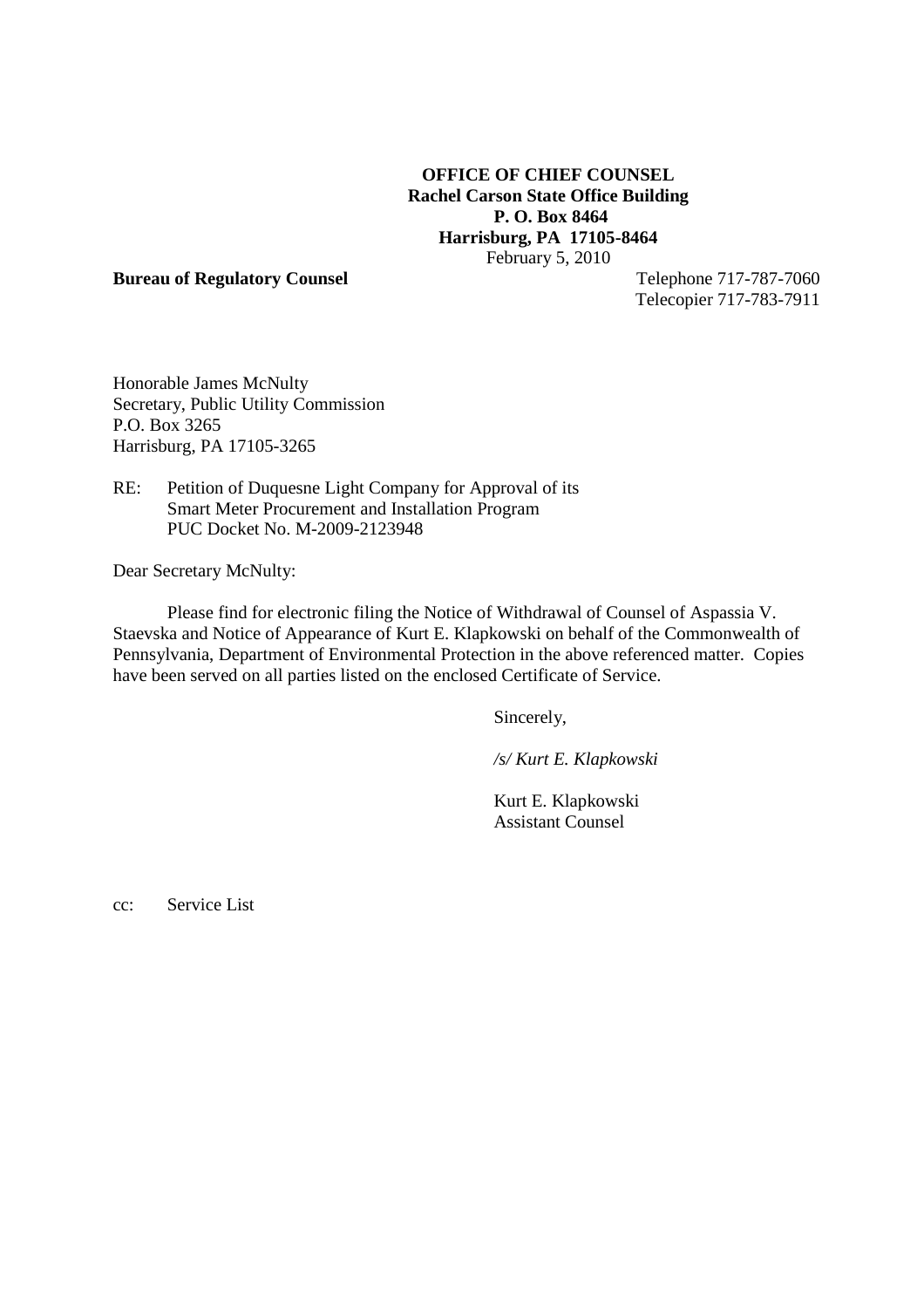## **BEFORE THE PENNSYLVANIA PUBLIC UTILITY COMMISSION**

**Petition of Duquesne Light Company : for Approval of its Smart Meter : Docket No. M-2009-2123948 Procurement and Installation Program :**

### **NOTICE OF WITHDRAWAL OF COUNSEL**

In accordance with the requirements of 52 Pa. Code  $\S$  1.24(b)(3), please withdraw my appearance as counsel in the above matter on behalf of the Commonwealth of Pennsylvania, Department of Environmental Protection.

Respectfully submitted,

*/s/ Aspassia V. Staevska*

Aspassia V. Staevska Assistant Counsel Supreme Court ID 94739 astaevska@state.pa.us

Commonwealth of Pennsylvania Department of Environmental Protection RCSOB, 9th Floor 400 Market Street Harrisburg, PA 17101-2301 717-787-7060 717-783-7911 (Fax)

Dated: February 5, 2010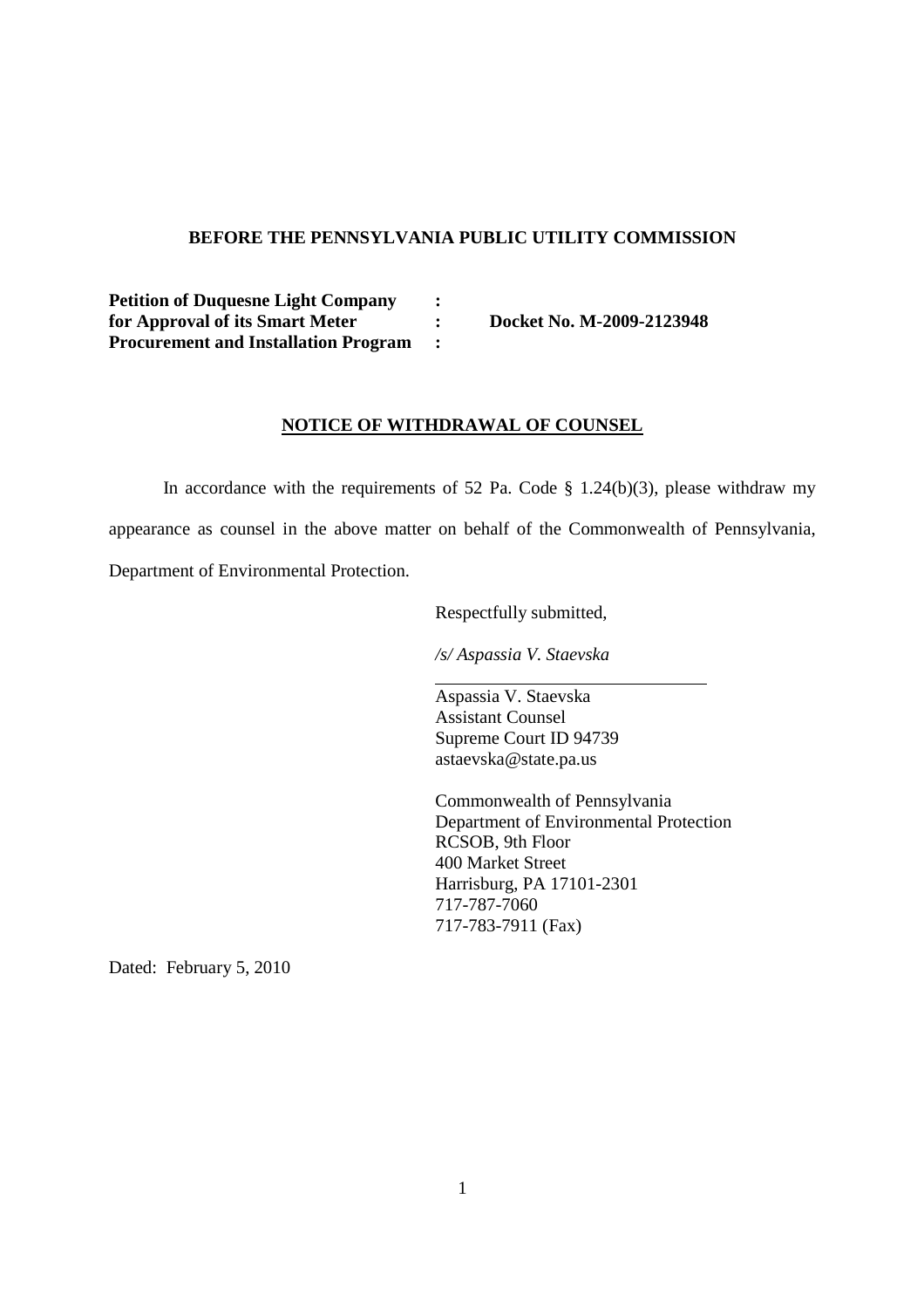## **BEFORE THE PENNSYLVANIA PUBLIC UTILITY COMMISSION**

**Petition of Duquesne Light Company : for Approval of its Smart Meter : Docket No. M-2009-2123948 Procurement and Installation Program :**

### **NOTICE OF APPEARANCE**

Please enter my appearance in the above-designated mater on behalf of the Commonwealth of Pennsylvania, Department of Environmental Protection.

I am authorized to accept service on behalf of said participant in this mater. On the basis of this notice, I request a copy of each document hereafter issued by the Commission in this matter.

Respectfully submitted,

*/s/ Kurt E. Klapkowski*

Kurt E. Klapkowski Assistant Counsel Supreme Court ID 70281 kklapkowsk@state.pa.us

Commonwealth of Pennsylvania Department of Environmental Protection RCSOB, 9th Floor 400 Market Street Harrisburg, PA 17101-2301 717-787-7060 717-783-7911 (Fax)

Dated: February 5, 2010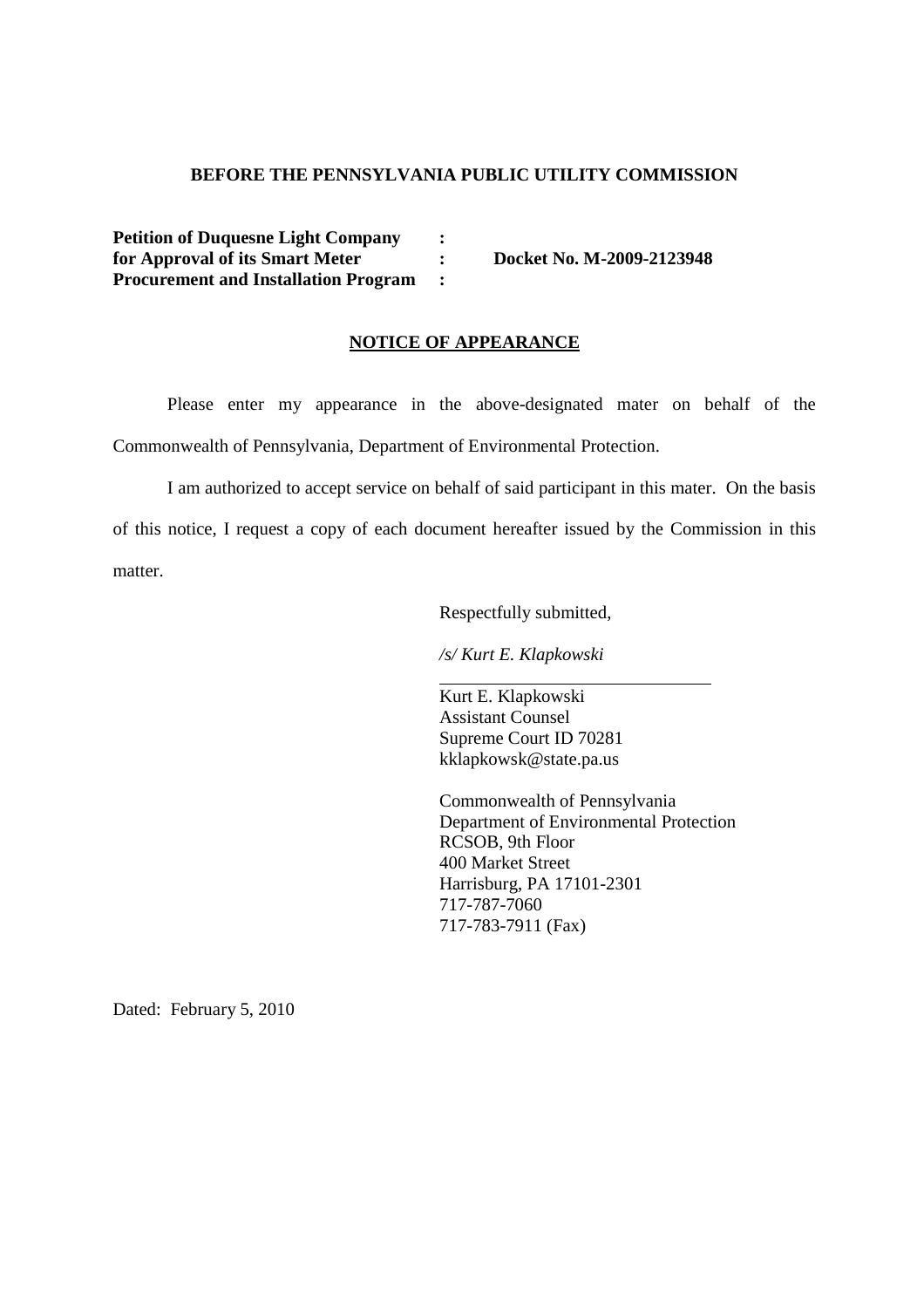## **BEFORE THE PENNSYLVANIA PUBLIC UTILITY COMMISSION**

**Petition of Duquesne Light Company : for Approval of its Smart Meter : Docket No. M-2009-2123948 Procurement and Installation Program :**

### **CERTIFICATE OF SERVICE**

I hereby certify that I have this day served a true copy of the foregoing documents, the Withdrawal of Appearance of Aspassia V. Staevska and Notice of Appearance of Kurt E. Klapkowski on behalf of the Commonwealth of Pennsylvania, Department of Environmental Protection, upon parties of record in this proceeding in accordance with the requirements of 52 Pa. Code Section 1.54 (relating to service by a participant), in the manner upon the persons listed below:

### VIA E-MAIL AND FIRST CLASS MAIL

Administrative Law Judge Robert P. Meehan 1103 Pittsburgh State Office Building 300 Liberty Avenue Pittsburgh, PA 15222

Shelby A. Linton-Keddie, Esquire Pamela C. Polacek, Esquire Barry A. Naum, Esquire McNees Wallace & Nurick LLC 100 Pine Street, P.O. Box 1166 Harrisburg, PA 17108-1166

John C. Gerhard, Esquire Pennsylvania Utility Law Project 118 Locust Street Harrisburg, PA 17101-1414

David T. Evrard, Esquire Tanya J. McCloskey, Esquire Office of Consumer Advocate 555 Walnut Street 5<sup>th</sup> Floor, Forum Place Harrisburg, PA 17101-1923

Charles Daniel Shields, Esquire Adeolu A. Bakare, Esquire Office of Trial Staff Pennsylvania Public Utility Commission P.O. Box 3265 Harrisburg, PA 17105-3265

Theodore S. Robinson, Esquire Citizen Power 2121 Murray Avenue Pittsburg, PA 15217